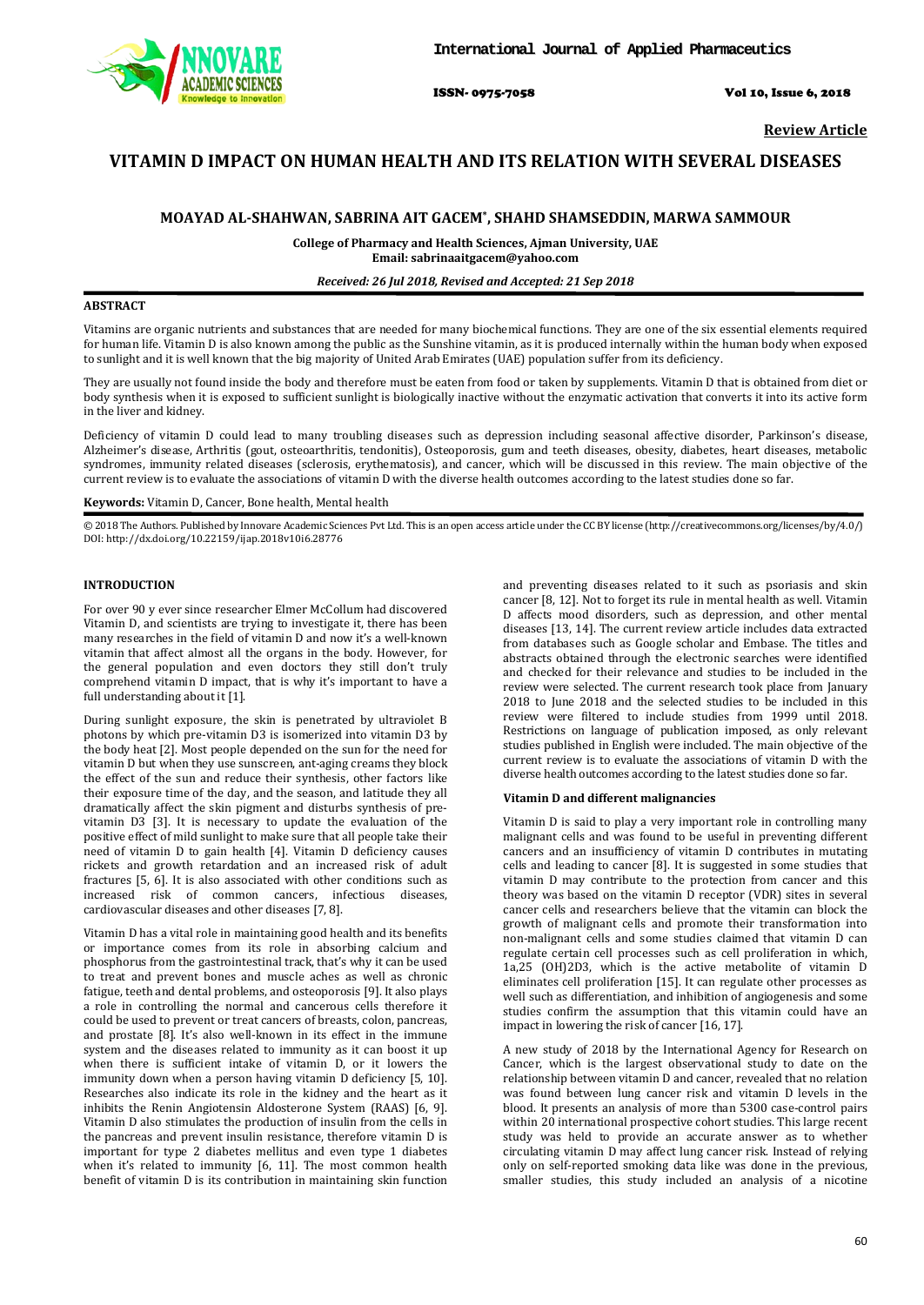metabolite found in blood called cotinine, which provided an objective measurement of recent tobacco exposure [17].

A recent large cohort study on United States women held in 2018 on the association between Vitamin D genetic risk score and cancer risk. This study revealed that there was not a relation between them [18]. A study in 2014 found that supplements are recommended for people with cancer and a decreased level of vitamin D can have a bad outcome for some cancers and that higher levels during diagnosis are associated with better results and it was concluded that vitamin D3 could reduce the risk of cancer, but data quality problems were noted in this study [19].

Some studies claim that there is a link between vitamin D that is circulating in the blood and prostate and colorectal cancer [20].

A recent study of 2017 in Finland showed that men with higher levels of vitamin D had a decreased risk of having rectal and colon cancer [9]. Similarly, a 67% lower risk of colorectal cancer was observed among women as well [20].

Some results of some studies reflected a positive relation between vitamin D levels in the blood serum and its protective effect from prostate cancers [21]. **S**ome environmental studies have found as well a link between increased latitude and the increased burden of prostate cancer. In addition to a study in Spain, an investigation showed only such a relationship for the northern US districts, in the southern counties there was no significant association [9, 22].

Some studies found that there was no significant relation between taking supplements of vitamin D and breast cancer, but due to the small size of the study, this limitation could not enable the authors to detect statistically significant results and correlations [23].

Investigations made on immigrants have shown that melanomas are less common in humans who migrated from a place with low sunlight to a place of high sunlight and a meta-analysis of solar radiation studied the effect of the sunlight and risk of melanoma which occurs on the stem associated with the relatively young age and the emergence of maternal marks and many of them have a mutation in the proto-oncogene. Melanomas occurring in normal sun-protected areas, on the other hand, tend to occur at a later age [12, 24].

### **Vitamin D and mental health**

Vitamin D is a very important natural fatty organic substance that is needed in many metabolic functions as explained and one of the most organs that needs the product of vitamin D is the brain. The association of vitamin D deficiency has been linked with many mental disorders, and the supplementation of vitamin D also was found to prevent and treat such diseases [25]**.**

It was observed in a study of 2018 that Vitamin D, as well as some other vitamins, may be responsible factors for schizophrenia, but it is recommended to conduct more extensive studies to observe schizophrenia [26].

Strong evidence confirms that vitamin D plays a huge role in the healthy functioning of the brain [13]. Those with a vitamin D deficiency had a lower scoring on a questionnaire compared with patients with higher levels of vitamin D (P<0.001) and the same researchers examined a larger sample of 5,596 women living in communities in France (mean age of 80 y) and found that those with insufficient dietary intake of vitamin D had significantly lower average cognitive scores [22, 27].

A study showed that in young people, a deficient vitamin D level has a significantly higher level of depression compared to adults who had an effective amount of vitamin D [13,28]. A randomized clinical trial in which subjects who have either vitamin D or placebo showed that the effects of a one year course of vitamin D on the mood were improved to a large extent and participants who received 40,000 IU of vitamin D had greater improvement in depression and mood indices while a lesser improvement was observed in patients with 20,000 IU of vitamin D and without changes with placebo [29, 13, 27-32].

A seasonal affective disorder study, randomized either to phototherapy or to the addition of vitamin D, to check the results of vitamin D therapy in these cases. Participants treated with phototherapy remained the same, while participants treated with vitamin D showed improvement in psychological tests [27, 33]. There is a big risk for some women during pregnancy with excessive intake of vitamin D to lead to mental retardation in her coming child, as it was reported in a study that women who daily swallowed from 2000 to 3000 units of vitamin D, drinking milk and consuming another rich vitamin D meal ended with a child who was mentally retarded, had heart defects, high blood pressure and some kidney disorders. That's why it's very important to stay within the recommended requirement of vitamin D [14, 27].

A study in which more than 1,600 elderly people were observed for 6 y showed that people suffering from severe vitamin D deficiency are more likely to develop dementia and Alzheimer's disease than those who have normal levels. Patients who had only a weak deficit had an increased risk of disease by 53% [14, 30, 34].

Evidence shows that people with Parkinson's have some abnormalities in the endocrine system of vitamin D. These include low bone mineral density (BMD), a vitamin D deficiency and an increase in bone tissue producers that are urinary N-end telopeptide of type I collagen and bone alkaline phosphatase [14, 34]. Exposure to sunlight can increase the BMD of patients with Parkinson's disease by increasing the levels of 25-hydroxyvitamin D3 (25OHD) in the serum, which they usually have a flaw. However, it remains unknown whether vitamin D deficiency is the cause or the consequence of Parkinson's disease, but it certainly plays an important role in it. Vitamin D Receptor and 1α-hydroxylase, the enzyme responsible for the formation of active vitamin D in the brain were detected in both large substantia nigra (SN) neurons of the hypothalamus [14, 34]. There is evidence of the involvement of vitamin D in the function of the brain of mammals.

#### **Vitamin D and cardiovascular diseases**

Vitamin D deficiency is connected to high myocardial diseases and cardiovascular risk; however, the way it works is yet to be investigated in further details [35]. Studies show the role of vitamin D on the heart as it hinders the Renin-Angiotensin-aldosterone system (RAAS). At the point when RAAS is overactive, it can cause many maladies for example, heart failure, inflammation of blood vessels, hypertension and others. An expansion in vitamin D consumption decreases the danger of chronic heart disease as it was shown in an investigation of African American participants in which vitamin D deficiency was seen in the high majority of patients with heart failure [6, 7].

A recent study held in 2018 found a significant association between low plasma vitamin D levels and prevalence of hypertension whereas, no significant association between low plasma vitamin D levels and prevalence of diabetes mellitus was found. There was a statistically significant correlation between vitamin D deficiency and acute coronary syndrome, even after controlling for traditional cardiovascular risk factors ( $P = 0.028$ ) and it can be concluded that Vitamin D deficiency is independently associated with acute coronary syndromes, and could be an independent risk factor for the acute coronary syndrome, but clinical trials are urgently needed to determine whether this represents a causal association and whether vitamin D replacement therapy can reduce the associated increase in cardiovascular risk [36].

Several investigations demonstrated a relationship with calcium metabolism issues with an increased risk of hypertension occurrence [6, 22].

Some studies propose that increased blood concentrations of vitamin D can decrease the risk of hypertension [37]. Some metaanalyses studies have proposed that vitamin D had an antihypertensive effect. However, other studies could not affirm this effect [38]. A study found that the supplementation of calcium in addition to vitamin D did not diminish the danger of chronic heart disease or stroke and did not have an effect on the incident of hypertension [39, 40].

#### **Vitamin D and diabetes mellitus**

Some investigations have announced that vitamin D is critical for typical insulin secretion and glucose resistance, which demonstrates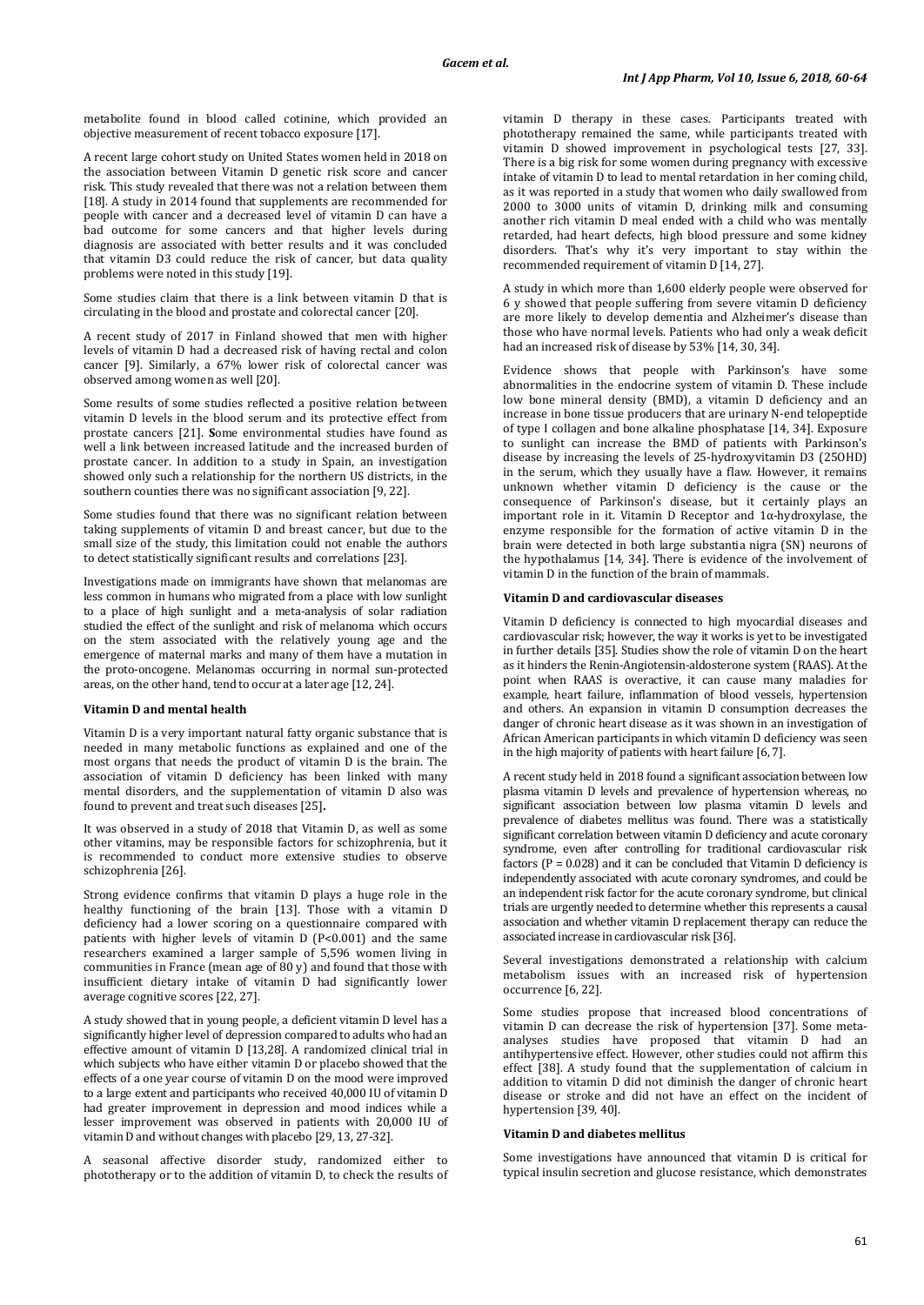that the lack of vitamin D causes less insulin production, and this might be related the availability of receptor sites in the beta cells of the pancreas, from which insulin is secreted or it can be related to the control of vitamin D and calcium level.

1,25-hydroxyvitamin D is a controller of insulin discharge by pancreatic β cells and subsequently, low 25-hydroxy vitamin D levels are associated with impaired β-cells [41].

In a recent study of 2018 it was concluded that co-administration of Vitamins D, B9, and B12 exerted some antiatherosclerotic effects through inhibiting lipid peroxidation coupled with increasing aortic tissue nitric oxide (NO). These findings may have important uses and implications in the modulation and protection against diabetic endothelial dysfunction [42].

A study have proposed that Type 2 diabetes can be prevented with adequate intake of vitamin D and this study involved male participants who were asked to ingest a solution with high sugar content and then blood and urine analysis was performed and it was revealed that participants who had a deficiency had some issues with the glucose transfer [4,11]. Several studies were done since many years exhibited that VDD in animals suppresses pancreatic insulin secretion showing that vitamin D is fundamental for the pancreas [43]. In contrast, another study showed that in healthy non-diabetic grown-ups treatment with vitamin D had no significant impact on the glucose level [44].

The different results of several studies are mostly due to the small sample size of respondents and more studies are needed to investigate this correlation deeply. Numerous studies have shown an increased prevalence of vitamin D lack in children with type 1 diabetes mellitus, which proposes a relation among the two issues [45].

A study reflecting the biggest assessment of the relationship between blood levels of vitamin D and diabetes concluded that vitamin D could enhance glycemic control [40]. Some studies have shown that this vitamin can prevent the decrease of nerve factor that is needed for sensory neurons development [46].

## **Vitamin D and bone health**

It is well seen from the literature that vitamin D has a great impact in the avoidance of many chronic bone diseases. A study that involved participants with bone disorders showed a positive relation between vitamin D deficiency and osteomalacia and rickets [9, 47].

In a recent study of 2018 it was concluded that vitamin D supplements only increase bone density in adults with 25 hydroxyvitamin D ≤30 nmol/l. This moves us further towards a trialbased definition of vitamin D deficiency in adults with adequate calcium intakes and suggests that supplement use should be targeted accordingly. Future trials of vitamin D supplementation should focus on individuals with 25-hydroxyvitamin D concentrations in this range [48].

Stress fractures are frequent among youthful competitors and athletes. A study proposed that a low blood level of inactive vitamin D might be a predisposing factor for bone stress fractures [49].

Osteoarthritis is a disease of the synovial membrane, subchondral bone and cartilage, and the low intake and low levels of vitamin D in the blood can exacerbate osteoarthritis and cause the disease to develop [50]. In a study, the results showed that the risk of osteoarthritis had increased three times in participants in the lower and middle groups of vitamin D levels in the blood and it was concluded that low levels of vitamin D in the blood increase the risk of bone arthritis [51, 52].

## **Vitamin D and other diseases**

#### **Inflammatory and autoimmune diseases**

Vitamin D and a good diet help the immune system to develop clear memories of contagious substances and vaccines for effective protection [10]. Recent investigations showed that vitamin D is critical for the proper production of antimicrobial proteins from immune cells in response to infection, these proteins kill the

bacteria. In the absence of these proteins, antibiotics are less effective, and risk of resistance, recurrent infections or developing chronic infections increase [10, 53, 54]. Ultraviolet B (UVB) is important for the synthesis of vitamin D, but it can also inactivate viruses. Low levels of UVB in winter and a drop in vitamin D levels allow more viruses to attack the body and make it vulnerable. Influenza is a perfect example as the high season of flu follows the summer solstice for six months and its global alternates between the northern and southern hemispheres according to seasonal changes in the hemisphere [55, 56].

In multiple sclerosis, the immune system produces antibodies against the proteins found in the nerve lining knows as myelin sheath. Damage to the lining leads to a rupture of the neural cover, which must be intact to accelerate the transmission of electrical impulses. Destruction of the coating significantly slows down the transfer of electrical impulses, which leads to a partial or permanent loss of sensation or muscle function. In a study more cases of MS were seen in places far from the equator, except in those places where people consume large amounts of cold water fish, which is rich in vitamin D and omega-3, e. g. Icelandic [57].

In addition, studies on the addition of vitamin D in people with MS showed a decrease in the activity of the disease when they began receiving vitamin D supplements [13, 58]. Psoriasis is a skin disease that occur almost anywhere on the skin of scalp, elbows, knees, feet, and hindquarters. Many people with psoriasis have an abnormal growth of nails, and increased inflammation of the eyes, joints, and intestine. Modern theories suggest that a low tolerance of bacteria (usually streptococci) on the skin, in the mouth or in the nose, causes an immune response leading to psoriasis [5, 22, 13].

Psoriasis is known to worsen in the winter and improves in the summer. This seasonal change was studied and found that the activity of the disease is associated with exposure to ultraviolet radiation and vitamin D. In general practice, doctors traditionally treat patients with psoriasis by subjecting them to ultraviolet radiation and topical steroids. For decades, researchers have discovered that activated analogues of vitamin D and vitamin D used as ointments can reduce or eliminate psoriasis and increase the effectiveness of ultraviolet light therapy. A recent study of 2018 observed no association between gingival inflammation and 25(OH) D status among the postmenopausal women [59].

#### **Asthma and chronic kidney diseases**

The vitamin D effects the calcium, phosphorus, and parathyroid hormone (PTH) which are important factors for the kidney. Any imbalance or change of the hemostasis of these factors was proven to affect the kidneys badly. The function of kidneys in the production of the active form from the inactive form of this vitamin has been shown, and renal disease has been known to cause VDD and some studies also proposed that VDD has an impact in the progression of kidney disease [60].

A recent study observed many promising preventive strategies emerged from the available results since vitamin D relatively improve pulmonary function in asthmatic patients concomitantly with reduction of inflammatory burden in those patients, suggesting that vitamin D plays effective role to be a good candidate as an adjuvant therapy, but further evaluation is needed to explore the potential effect of vitamin D supplementation in acute or chronic asthma [61].

### **CONCLUSION**

Vitamin D is an important vitamin that impacts many systems in the body and the deficiency in its levels lead to severe issues that could have been avoided if proper levels were maintained.

It is very important to correct the vitamin levels as it plays major roles in the body function, and keeping vitamin D balanced is a very important factor in the treatment of much variety of diseases and preventing a lot more of them. Neither too much vitamin D nor too little is good for the human health so in order to maintain the human body in its optimum mental and physical health, a balanced state in the vitamin level should be acquired. It can be concluded that although many controversies still exist suggesting that vitamin D is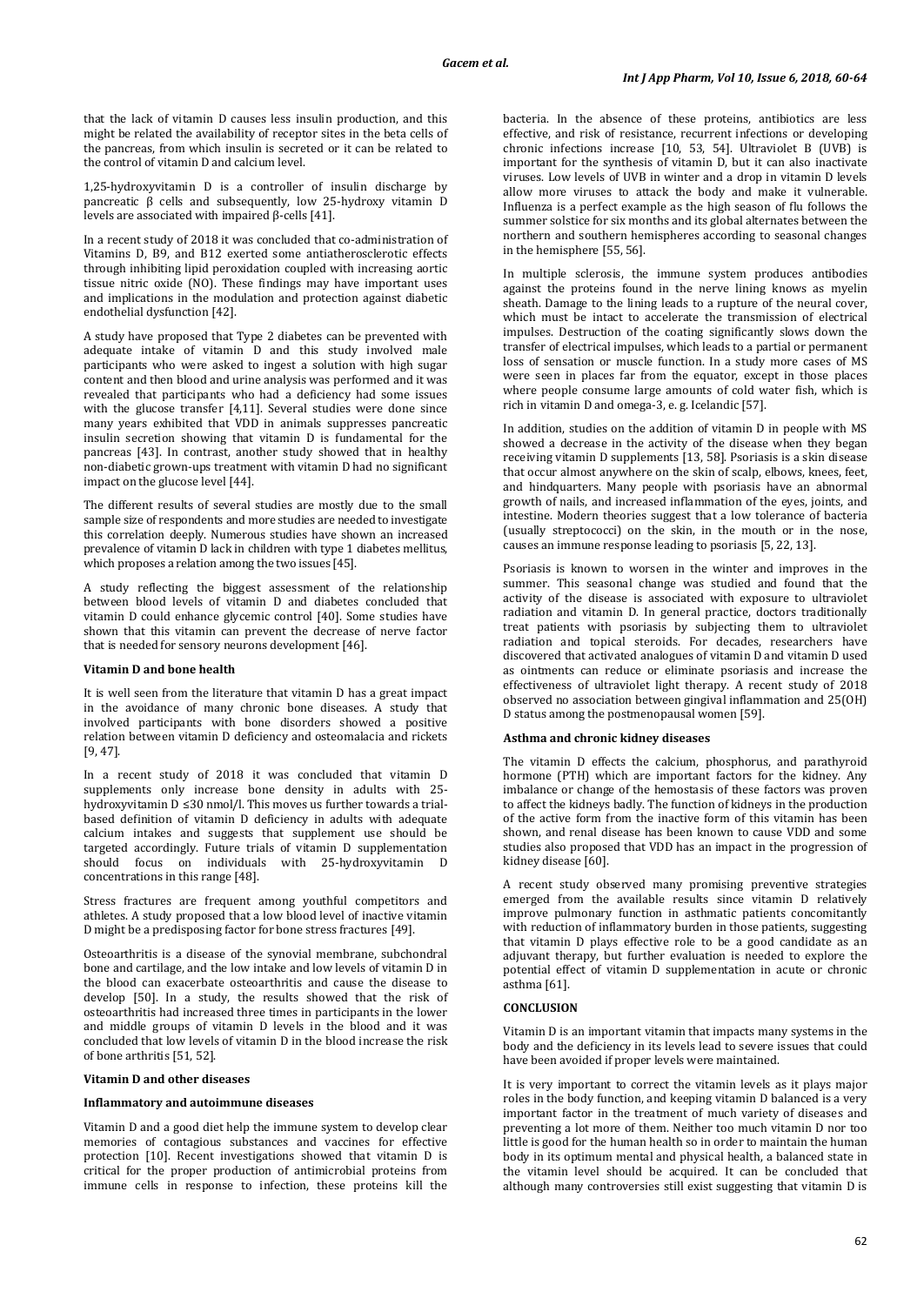not connected to any health condition and it is just a marker of general good health, but there is also good evidence of the relation between vitamin D level and malignancies as well as mental health, bone health and other health issues. Therefore, to clarify the exact role of vitamin D well-designed high-quality studies should be conducted and further studies are required to study the efficacy of vitamin D supplementation in reducing cancer risk.

## **AUTHORS CONTRIBUTIONS**

All the author have contributed equally

## **CONFLICT OF INTERESTS**

Declared none

#### **REFERENCES**

- 1. Deluca HF. History of the discovery of vitamin D and its active metabolites. Bonekey Rep 2014;3:1-8.
- 2. Wacker M, Holick MF. Sunlight and vitamin D. Dermatoendocrinol 2013;5:51-108.
- 3. Hume EM, Lucas NS, Smith HH. On the absorption of vitamin d from the skin. Biochem J 1927;21:362-7.
- 4. Hossein A, Holick MF. Vitamin D for health: a global perspective. Mayo Clin Proc 2013;88:720-55.
- 5. Zaidi S. Power of vitamin d. Endocr Pract 2012;16:3-99.<br>6. Anderson IL. Mav HT. Horne BD. Bair TL. Hall NL. Carl
- 6. Anderson JL, May HT, Horne BD, Bair TL, Hall NL, Carlquist JF, *et al.* Relation of vitamin D deficiency to cardiovascular risk factors, disease status, and incident events in a general healthcare population. Am J Cardiol 2010;106:963-8.
- 7. Wang L, Song Y, Manson JE, Pilz S, März W, Michaëlsson K, *et al.* Circulating levels of 25hydroxy-vitamin d and risk of cardiovascular disease: a meta-analysis of prospective studies. Circ Cardiovasc Qual Outcomes 2012;5:819-29.
- 8. Barry M, Giovannucci E, Devries E, Møller H. Vitamin D and cancer. Int Agency Res Cancer 2008;5:4-303.
- 9. Tiwari P, Sharma N. Role of vitamin d in various illnesses. J Pharm Care Heal Syst 2017;4:3.
- 10. Beard JA, Bearden A, Striker R. Vitamin D and the anti-viral state. J Clin Virol 2011;50:194-200.
- 11. Nakashima A, Yokoyama K, Yokoo T, Urashima M. Role of vitamin D in diabetes mellitus and chronic kidney disease. World J Diabetes 2016;7:89.
- 12. Vieth R. Effects of vitamin d on bone and natural selection of skin color: how much vitamin D nutrition are we talking about. Bone Loss Osteoporos 2003;9:135-50.
- 13. Thacher TD, Clarke BL. Vitamin D insufficiency. Mayo Clin Proc 2011;86:50-60.
- 14. Balion C, Griffith LE, Strifler L, Henderson M, Patterson C, Heckman G, *et al.* Vitamin D cognition and dementia; a systematic review and meta-analysis. Neurology 2012;79:1397-405.
- 15. Thorne J, Campbell MJ. The vitamin D receptor in cancer. Proc Nutr Soc 2008;67:115-27.
- 16. Byers T. Editorial anticancer vitamins du jour-the ABCED's so far. Am J Eipemiol 2010;172:5-7.
- 17. Muller DC, Hodge AM, Fanidi A, Albanes D, Mai XM, Shu XO, *et al.* No association between circulating concentrations of vitamin D and risk of lung cancer: an analysis in 20 prospective studies in the lung cancer cohort consortium (LC3). Ann Oncol 2018;29:1468-75.
- 18. Chandler P, Tobias D, Wang L, Smith S, Chasman D, Rose L, *et al.* Association between vitamin D genetic risk score and cancer risk in a large cohort of U. S. women. Nutrients 2018;10:55.
- 19. Buttigliero C, Monagheddu C, Petroni P, Saini A, Dogliotti L, Ciccone G, *et al.* Prognostic role of vitamin d status and efficacy of vitamin d. Suppl Cancer Patients 2011;16:1215-27.
- 20. Feskanich D, Ma J, Fuchs CS. Plasma vitamin D metabolites and risk of colorectal cancer in women. Cancer Epidemiol Biomarkers Prev 2004;13:1502-8.
- 21. Freedman DM, Chang SC, Falk RT. Serum levels of vitamin D metabolites and breast cancer risk in the prostate, lung, colorectal, and ovarian cancer screening trial. Cancer Epidemiol Biomarkers Prev 2008;17:889-94.
- 22. Holick MF. High prevalence of vitamin D inadequacy and implications for health. Mayo Clin Proc 2006;81:353-73.
- 23. Mithal A, Bansal B, Kyer CS, Ebeling P. The asia-pacific regional audit-epidemiology, costs, and burden of osteoporosis in India: a report of international osteoporosis foundation. Indian J Endocrinol Metab 2014;18:449-54.
- 24. Egan KM. Vitamin D and melanoma. Ann Epidemiol 2009;19:455–61.
- 25. Vieth R. Vitamin D supplementation, 25-hydroxyvitamin D concentrations. Am Soc Clin Nutr J 1999;25:842-56.
- 26. Jose R, Venketeswaramurthy N, Sambath KR. A critical review on the hypothesis, pathophysiology of schizophrenia, and role of vitamins in its management. Asian J Pharm Clin Res 2018;11:25.
- 27. Graham KA, Keefe RS, Lieberman JA, Calikoglu AS, Lansing KM, Perkins DO. Relationship of low vitamin D status with positive, negative and cognitive symptom domains in people with firstepisode schizophrenia. Early Int Psychiatry 2015;9:397-405.
- 28. Eskandari F, Martinez P, Torvik S. Low bone mass in premenopausal women with depression. Arch Intern Med 2007;167:2329-36.
- Bikle DD. Vitamin D metabolism, mechanism of action, and clinical applications. Chem Biol 2014;21:319-29.
- 30. Ganji V, Milone C, Cody MM, Mccarty F, Wang YT. Serum vitamin D concentrations are related to depression in young adult US population: the third national health and nutrition examination survey. Int Arch Med 2010;3:29.
- 31. Jorde R, Sneve M, Figenschau Y, Svartberg J, Waterloo K. Effects of vitamin D supplementation on symptoms of depression in overweight and obese subjects: randomized, double-blind trial. J Intern Med 2008;264:599-609.
- 32. Olmos A, Avila E, Durand M, Diaz L. Regulation of calcitriol biosynthesis and activity: focus on gestational vitamin D deficiency and adverse pregnancy outcomes. Nutrients 2015;7:443-80.
- 33. Gloth F, Alam WB. Vitamin D vs broad spectrum phototherapy in the treatment of the seasonal affective disorder. J Nutr Heal Aging 1999;3:5-7.
- 34. Evatt M, Delong M. Prevalence of vitamin d insufficiency in patients with parkinson disease and Alzheimer disease. Arch Neurol 2008;65:1348-52.
- 35. Grober U, Spitz J, Reichrath J, Kisters K, Holick MF. Vitamin D: rickets prophylaxis to general preventive health care. Dermatoendocrinol 2013;5:331-47.
- 36. Hallak A, Malhis M, Abajy M. Vitamin-d deficiency and risk of acute coronary syndrome. Int J Pharm Pharm Sci 2018;10:171.
- 37. Beveridge LA, Struthers AD, Khan F, Jorde R, Scragg R. Effect of vitamin D supplementation on blood pressure: a systematic review and meta-analysis incorporating individual patient data. JAMA Intern Med 2015;175:745-54.
- 38. Aldujaili EAS, Munir N, Iniesta RR. Effect of vitamin D supplementation on cardiovascular risk factors and exercise performed in healthy participants: a randomized placebocontrolled preliminary study. Ther Adv Endocrinol Metab 2016;7:153-65.
- 39. Hsia J, Heiss G, Ren H. Calcium and vitamin D supplementation and cardiovascular events. Circulation 2007;115:846-54.
- 40. Margolis KL, Ray RM, VanHorn L. Effect of calcium and vitamin D supplementation on blood pressure: the women's health initiative randomized trial. Hypertension 2008;52:847-55.
- 41. Peterlik M, Cross HS. Vitamin D and calcium deficits predispose for multiple chronic diseases. Eur J Clin Invest 2005;35:290-304.
- 42. Aljoufi F, Elbana M, Tewfik I, Anwar M. Efficacy of cosupplementation therapy with vitamins b9, b12, and d on endothelial dysfunction in streptozotocin-induced diabetic rats. Asian J Pharm Clin Res 2018;11:407-10.
- 43. Takiishi T, Gysemans C, Bouillon R, Mathieu C. Vitamin D and diabetes. Rheumatic Diseases Clinics of North America 2012;38:179-206.
- 44. Tai K, Need AG, Horowitz M, Chapman IM. Glucose tolerance and vitamin D: effects of treating vitamin D deficiency. Nutrition 2008;24:950-6.
- 45. Mathieu C, Gysemans C, Giulietti A, Bouillon R. Vitamin D and diabetes. Diabetologia 2005;48:1247-57.
- 46. Hisatake J, O'kelly J, Uskokovic MR. Novel vitamin D analog, 21- (3-methyl-3 hydroxy-butyl)-19-nor D, that modulates cell